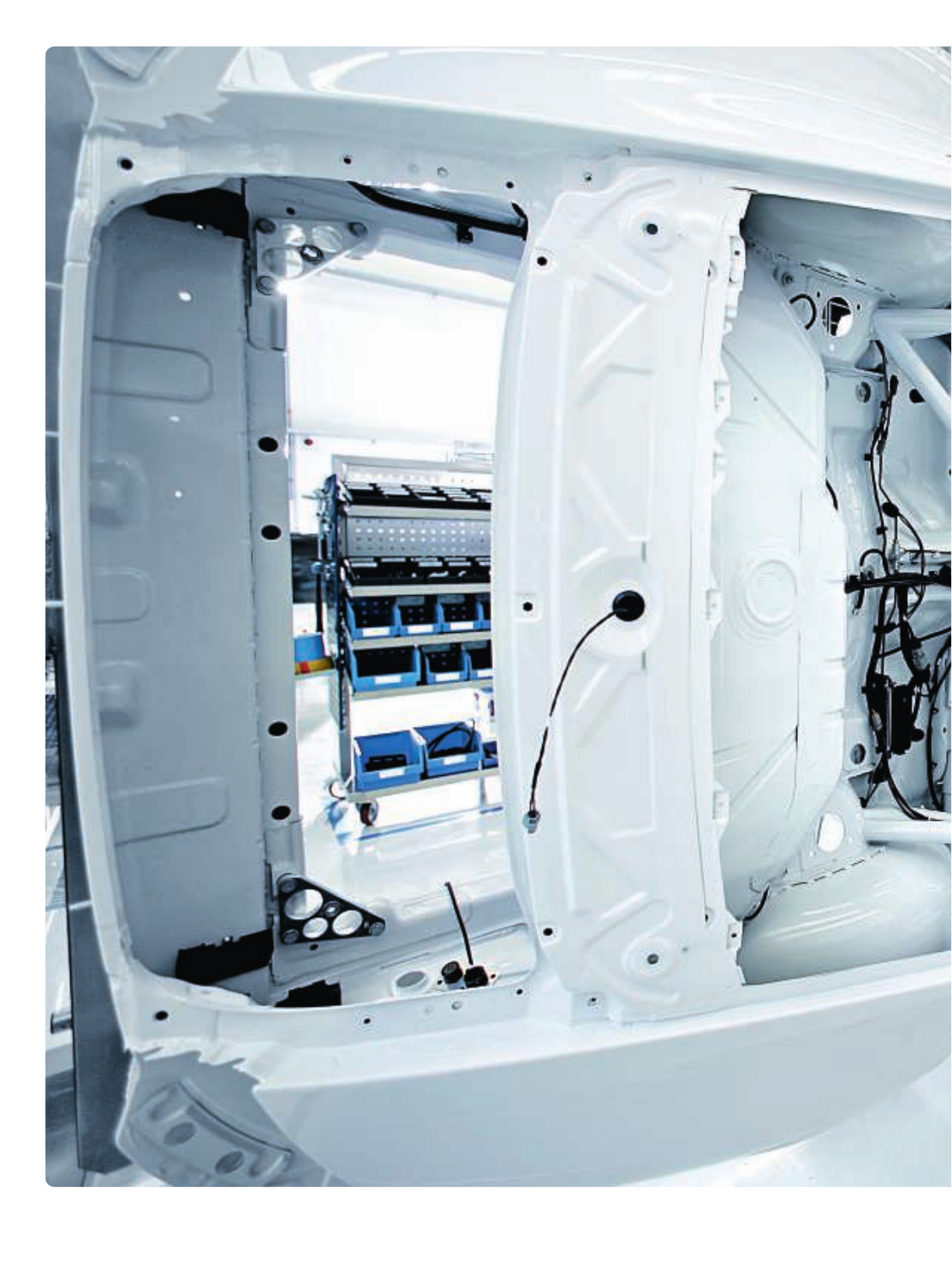## **The Racing Laboratory**

In the new Porsche Motorsport Centre, a small range of pure-bred racing cars are manufactured by hand. Production of the high-performance vehicles follows a precise strategy based on the fabrication principles in use at the main Zuffenhausen plant. By means of lean processes, the motorsport experts create the foundation for worldwide success.

■ Christian Weiss, ■ Markus Leser, Christoph Bauer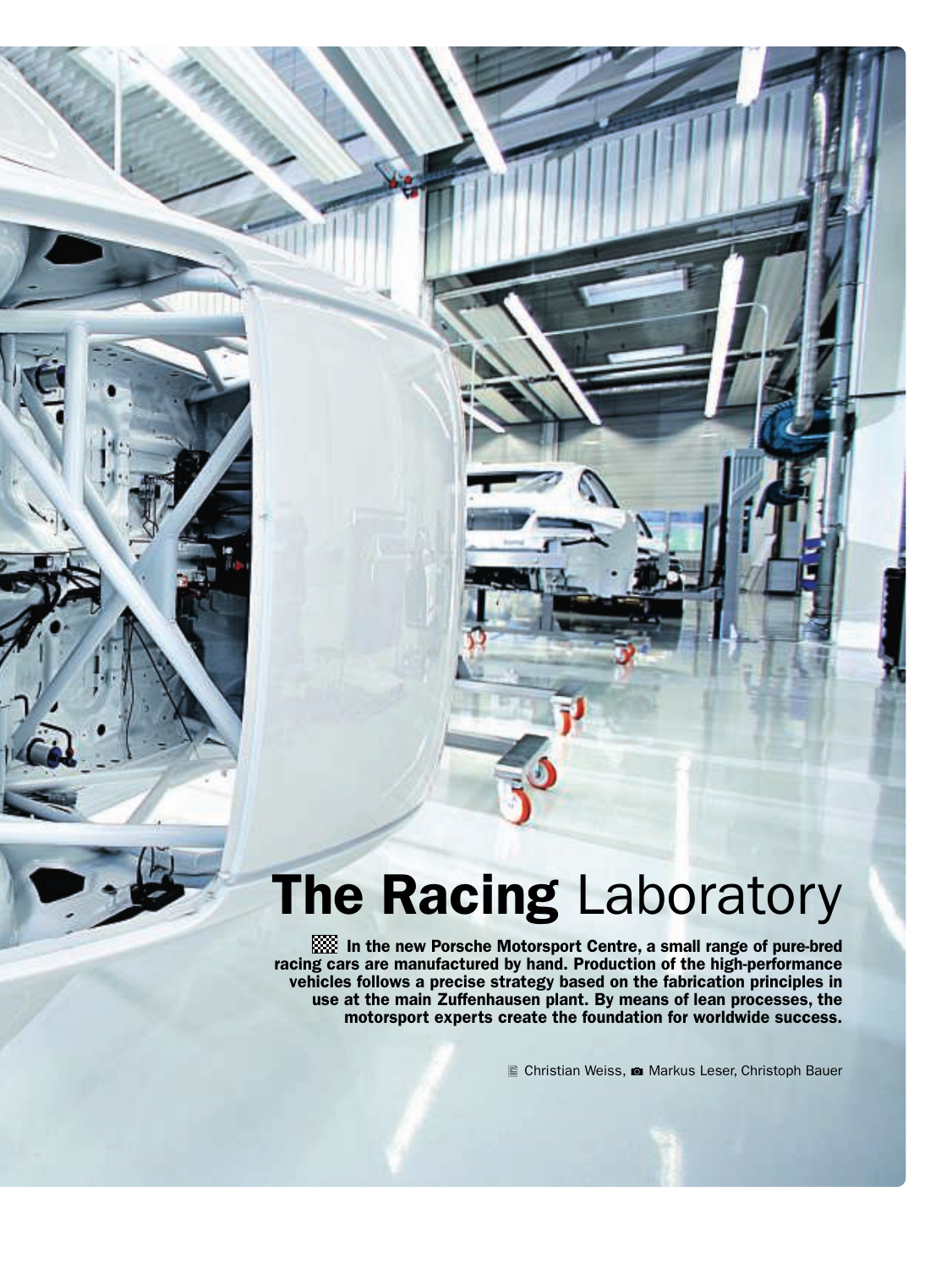

Production-model racing Porsche style: Clarity, order picking trolleys and the pull principle characterise assembly within the factory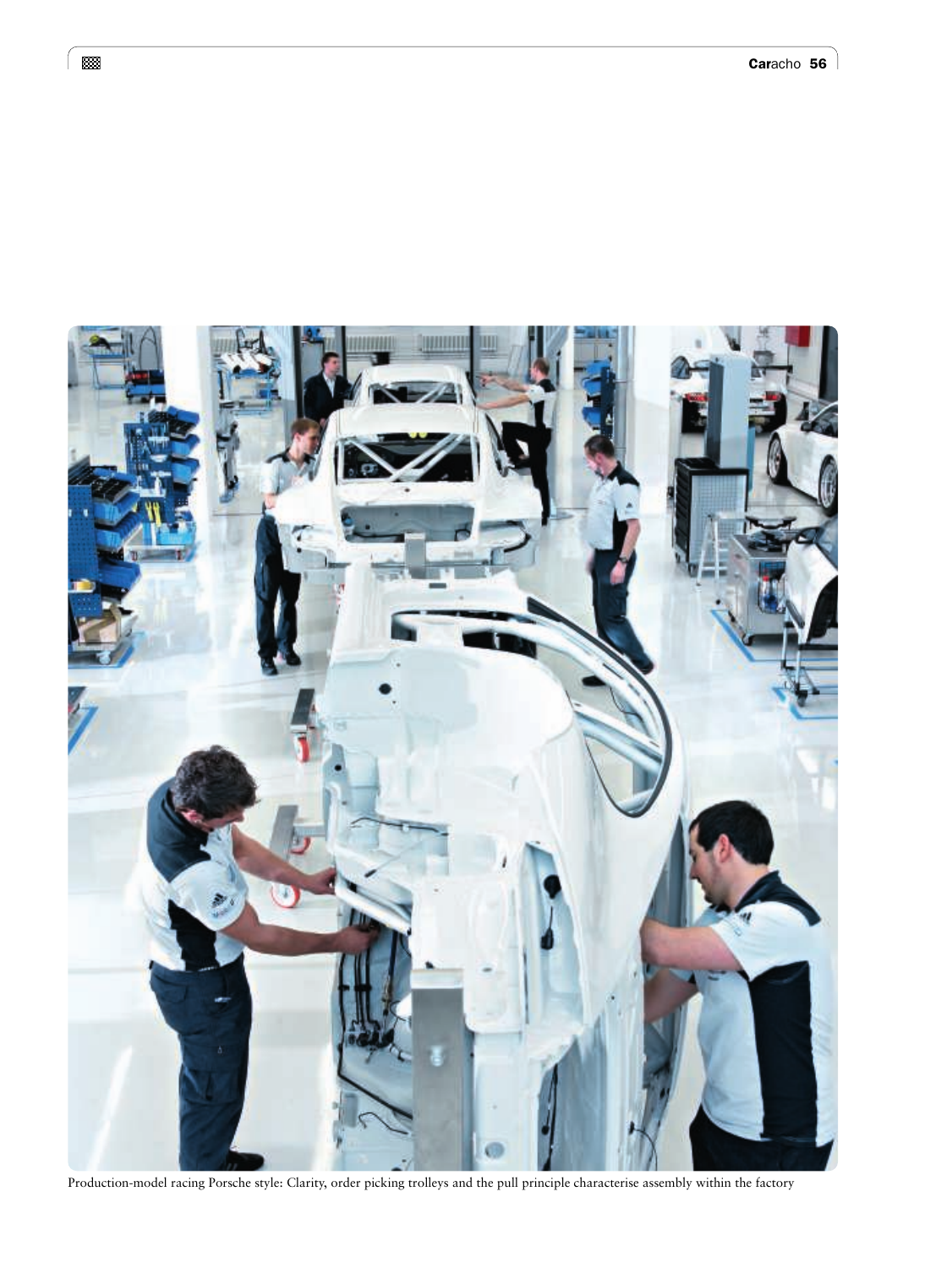At the southern edge of the Porsche Development Center in Weissach, the heart of Porsche motorsport is quietly beating. The noise and hectic atmosphere of racing does not penetrate this space. In the building that is set farthest back within the new motorsport complex, with a great deal of care, a dozen mechanics are producing Porsche's successful models for race tracks around the world. The principle is that everything is done by hand without using an assembly belt. In accordance with this, the production of racing cars is organised very much in the style of a classic factory. However, this does not mean that the centre has neglected to define new structures in the profit centre. "In place of the traditional workshop assembly, we rely on modern continuous flow production similar to the lean production principle employed in Zuffenhausen and Leipzig," explains Philip Morsey, Director of Motorsport Technology and Logistics. At Porsche, racing and mass-production are closely related even in this regard.

In order to implement the sports concept, Morsey, a former consultant, also relies on the support of his excolleagues at Porsche Consulting. "A decisive factor in the success of the restructuring process was that the new procedures were understood, accepted and put into practice," emphasises Frank Jahn, who supported the project as a process planner in the racing division. In order to create the necessary understanding, Jahn and two other workshop managers were given a preparatory briefing on the concept and the expertise behind it, in the Porsche Consulting Akademie in Bietigheim-Bissingen. As is typical in the world of motorsport, the adaptation took place at full throttle. Only three months went past between planning and setting up the factory.

The result is a production site that exudes the aura of a racing laboratory. Anyone looking for assembly belts here will be disappointed. Instead of these, two production lines have been installed in the 800 m<sup>2</sup> hall. The

racing cars do not move forward in a set rhythm, rather they are constructed piece for piece at a total of eight stations, in accordance with set work contents. On the lefthand-side, at five assembly points, the motorsport specialists are manufacturing the new 911 GT3 RSR, based on the current 911 model. In front of the large glass facade at the end of the hall, a 911 body shell rests on an assembly stand. Everything is completely white. The race car roll cage has already been welded. Four stations further on, the racing tyres are in the process of being fitted. The wedding takes place between the two RSR models or the cockpit is installed.

On the right-hand-side of the production hall, the colour palette changes. Black takes the place of white. The structures of the RS Spyder's two carbon monocoques can be made out clearly. The sport prototype, in which a total of three teams will be starting the American Le Mans Series this season, takes up three stations. A quick glance is enough to recognise the clear linemanagement within the factory. The sun casts its rays through the large glass facade and bathes the hall in bright light. Here there are specialists at work, here clinical cleanliness and order reigns. The fact that the maximum height of the racks is 1.50 metres ensures the best possible overview of the whole area. However, the new transparency was only one objective of the optimisation. The greatest possible flexibility and short paths were regarded as further preconditions. Processes are organised such that both lines can be modified to meet changes in requirements in the future. The rapid change in strategy underlines the proximity to racing. Everything is on rollers. Work stations, storage areas, resources and processes can be moved to their new locations within an extremely short time, thereby guaranteeing that the new demands can be met.

In practice, the result is that the experienced team at the Weissach site can assemble an RS Spyder, made up  $\blacktriangleright$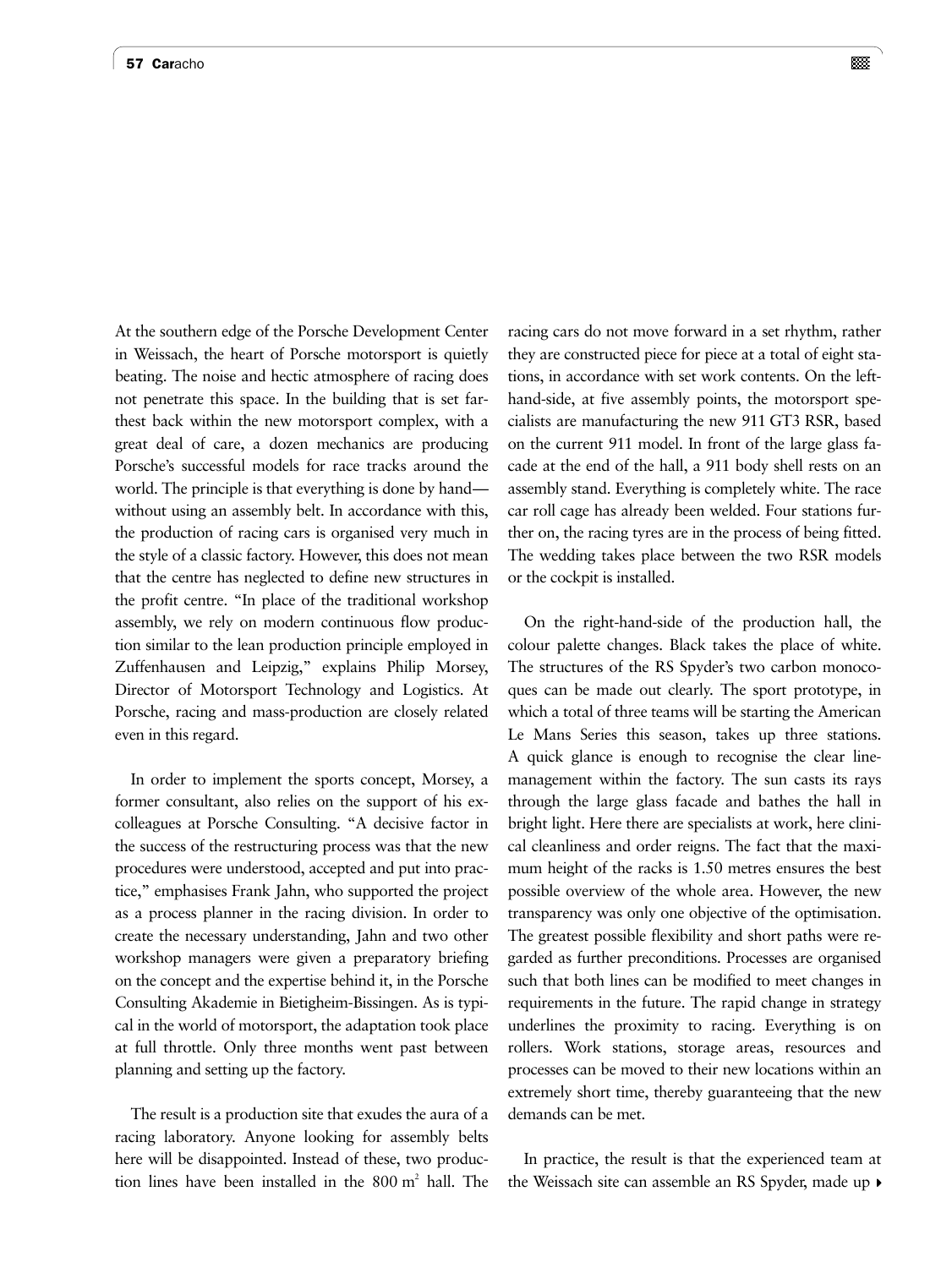of a good 5,000 components, in approximately two working weeks. The production of the 911 GT3 RSR is arranged so that one may be constructed each day. The assembly and throughput times have drastically reduced compared with workshop production. "Back then, the mechanics were not working in line with a set process plan, but were building the racing cars depending on the available resources," explains Philip Morsey. The strategy was changed overnight. When the old 911GT3 RSR (based upon the 996) was discontinued, workshop production came to an end. Today, everything runs strictly in line with optimised processes—following a set principle: the mechanics pull (obtain) the components from what are known as order picking trolleys in accordance with the pull principle. These trolleys are equipped with the necessary materials for each station. As soon as the rear lights, seats or cockpit components have been installed and the next vehicle is waiting in line, an employee promptly refills the trolley with the appropriate parts. The closest racing supermarket is practically round



Black or white: The 911 GT3 RSR and the successful RS Spyder are assembled by specialists, in parallel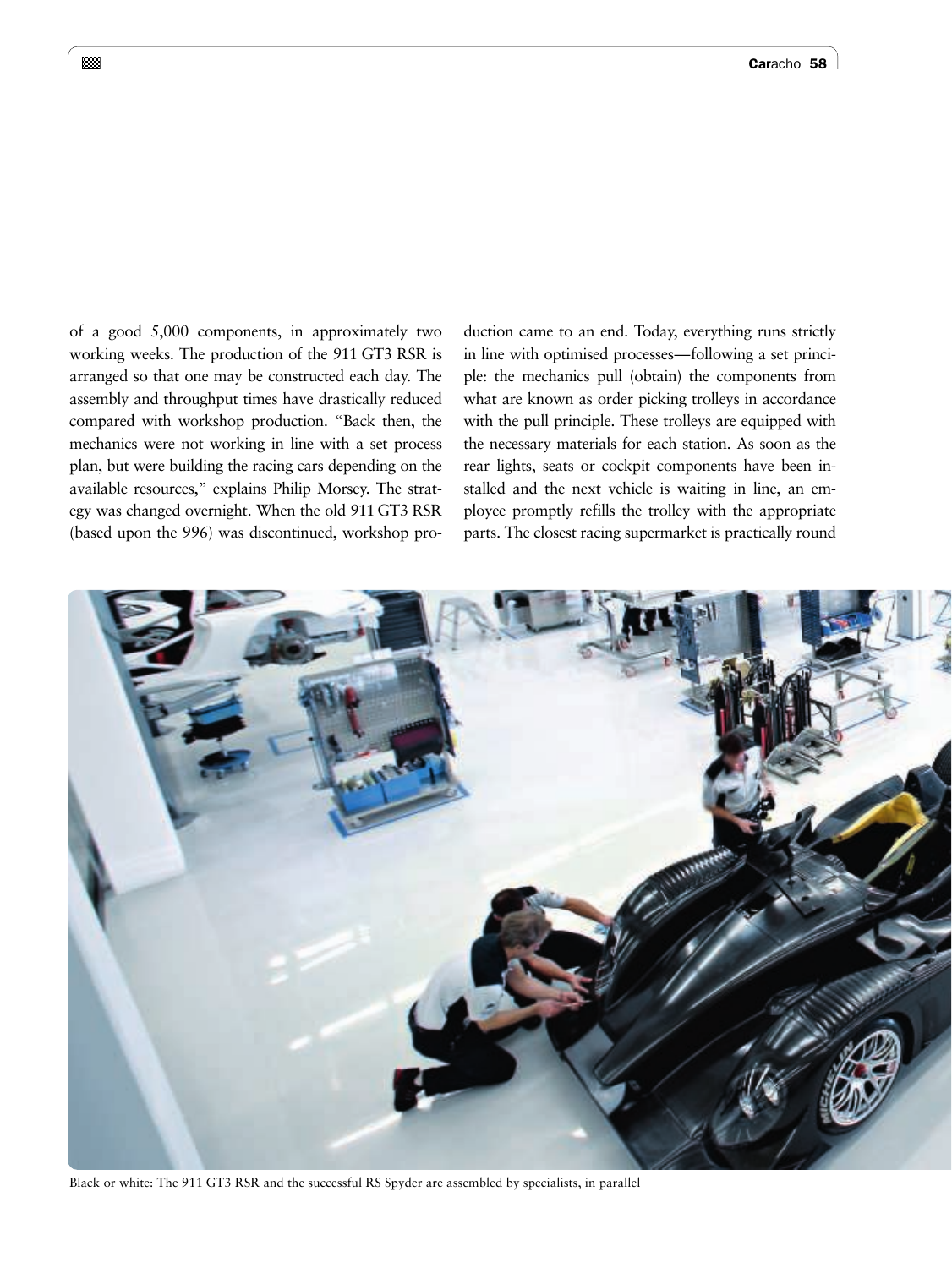the corner—in the new logistics store, which is more than 2,000 square metres large and primarily serves as Porsche Centre for motorsport customers worldwide. Each year, components with a total weight of between 600 and 700 tonnes are dispatched from here into the entire world. The structures within the SAP-controlled store have also been reorganised, resulting in the lifting of the previous distinction between the customer sport store and the development store. This gave the racing division a further pole position in its endeavours for still

higher productivity. "As a result of the merger, we have created a single, integrated store that gives us the opportunity to work even more flexibly and productively," reports Morsey.

Consequently, the components for the sports cars (with just under 500 PS) built in Weissach are always available precisely when they are needed. At the same time, the processes slot into the system as a whole, thanks to well-functioning interfaces. The reorganisation has  $\blacktriangleright$ 

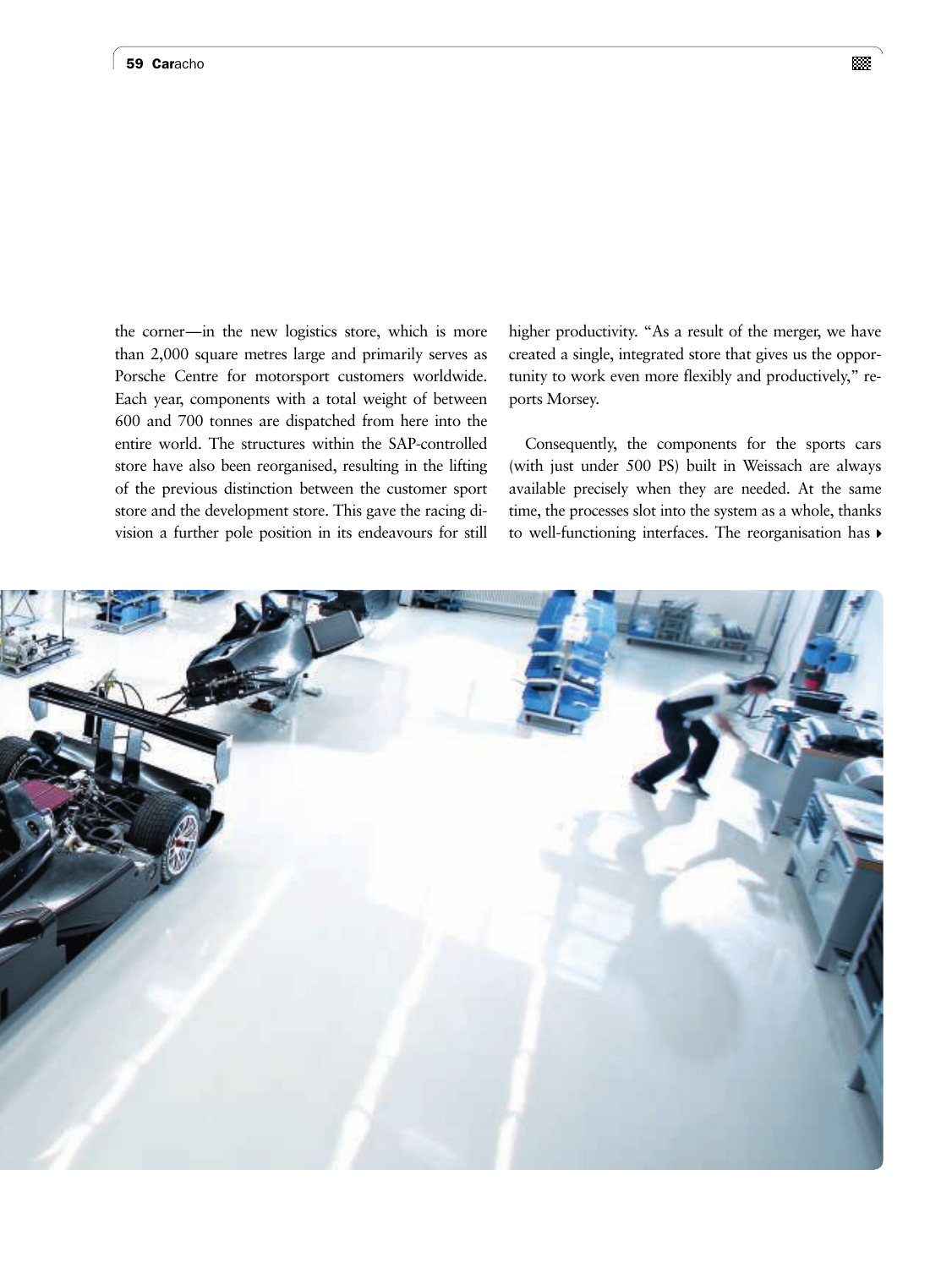therefore been a double success for racing car production. Engine assembly, which takes place just a few steps away from the main assembly, has also received strategic fine tuning. It was organised in line with the same lean, efficient workflows and is now integrated optimally into production as a whole. For example, the 3.8 litre, sixemployees' work contents cover between 30 and 150 hours. In Zuffenhausen, with five to thirty minutes, these values are already far beyond the average for the sector. This is good for the employees' motivation and increases identification with the vehicles. When a Porsche wins, however, the wrench of parting with it is quickly forgotten.



cylinder motor for the 911GT3 RSR passes through four stations before the 1,400-plus individual parts come together into a technical masterpiece and the engine makes its way to the installation station in the manufacturing area.

The intensive work in the racing laboratory gives rise to a special relationship between human and machine. In the open space in front of the logistics store, as two 911 GT3 RSRs are being loaded for transport to the USA, some employees are overcome by feelings of wistfulness. Morsey remarks that "due to the high complexity of our products, every person in the team bears an extremely great responsibility. With such demanding hightech puzzles, boredom just does not get a look in." The



Philip Morsey: The same strategy as in Zuffenhausen Consummate manual work involving 1,400 individual components

There has been plenty to celebrate recently. In the USA, the RS Spyder repeatedly shocked the extremely high-class competition and celebrated many remarkable overall wins. This leads to buyers coveting similar vehicles and makes all Porsche racing cars real export hits. Even before the start of the season, Porsche Motorsport reported a new record. Whilst 50 vehicles were built each year during the mid 1990s, for 2007 the figure was more than 270 pure-bred racing cars. This means that Porsche is not only by far the most successful brand in motorsport, but also builds the greatest number of racing cars.

Lean for success—across the board and at the top of the table.  $\triangleleft$